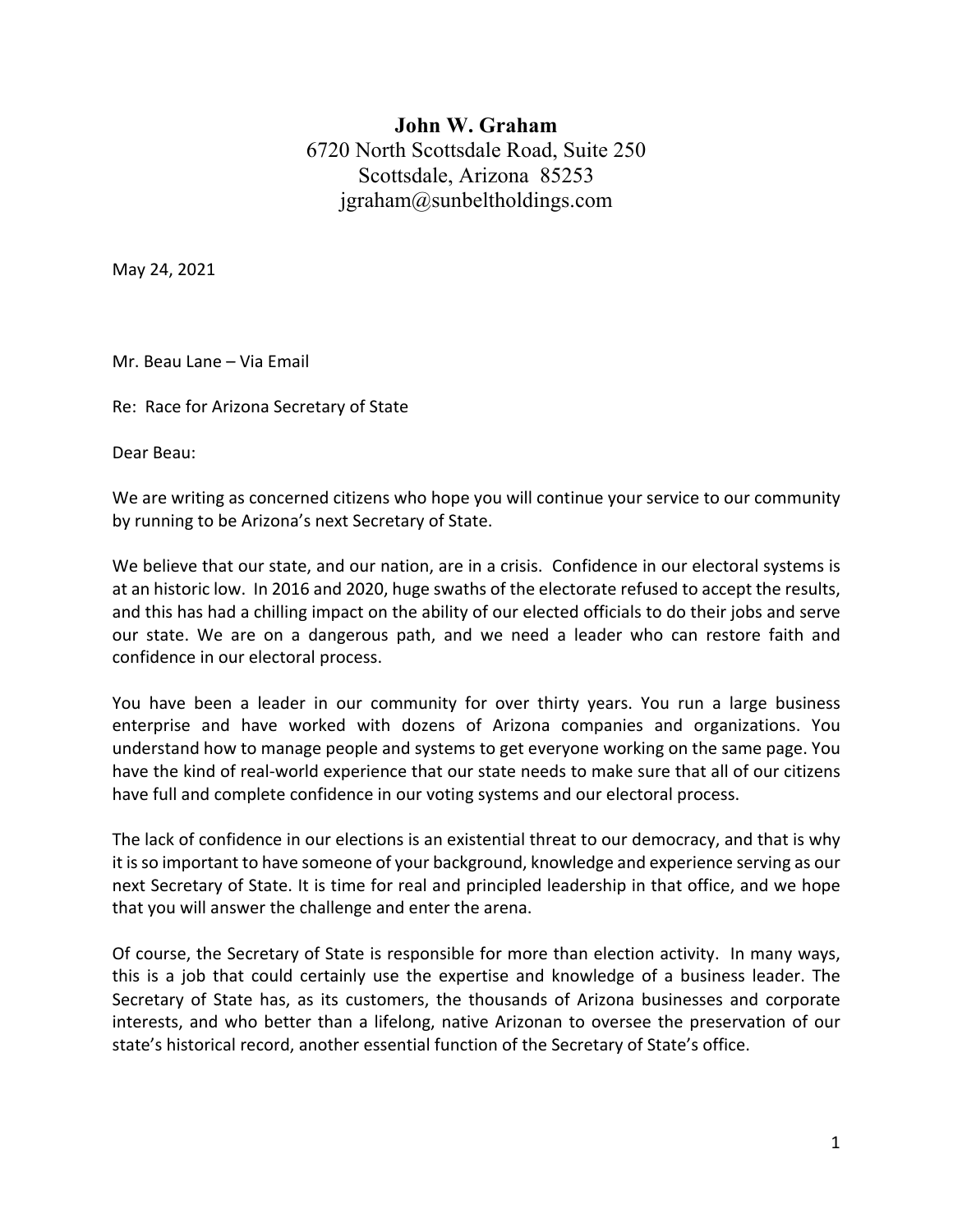Thank you for consideration. Should you choose to run, you will have our complete and unqualified support.

Respectfully,

| John Graham              | <b>Sunbelt Holdings</b>           |
|--------------------------|-----------------------------------|
| <b>Bill Post</b>         | Pinnacle West, Retired CEO        |
| Jerry Colangelo          | <b>JDM Partners</b>               |
| <b>Tim Crown</b>         | Insight Enterprises               |
| Cheri Brady              | <b>First American Title</b>       |
| <b>Hank Amos</b>         | <b>Tucson Realty &amp; Trust</b>  |
| Greg Anderson            | <b>Summit Health Systems</b>      |
| <b>Bob Anderson</b>      | Prisma                            |
| <b>Rick Baker</b>        | <b>Pacific Mobile Diagnostics</b> |
| Jack Barry               | <b>Enterprise Bank</b>            |
| Deborah Bateman          | <b>NBAZ</b>                       |
| <b>Brent Berge</b>       | <b>Riverview Toyota</b>           |
| <b>Steve Betts</b>       | Holualoa Companies                |
| <b>Deron Bocks</b>       | CapMatrix                         |
| Ben F. "Tres" Brooks III | The Brooks Companies              |
| <b>Steve Bunger</b>      | ProBox                            |
| Dawn Cartier             | Civtech                           |
| <b>Wally Chester</b>     | <b>WDP Partners</b>               |
| <b>Bill Clarke</b>       | Jennings Strouss & Salmon PLC     |
| <b>Chris Clements</b>    | <b>CWC &amp; Associates</b>       |
| <b>Mike Davis</b>        | <b>DAVIS Architects</b>           |
| <b>Todd Davis</b>        | Kadenwood                         |
| <b>Richard Dozer</b>     | <b>Viad Corp</b>                  |
| <b>Phil Francis</b>      | PetSmart                          |
| <b>Todd Govig</b>        | Govig & Associates                |
| Chris Grogan             | El Dorado Holdings                |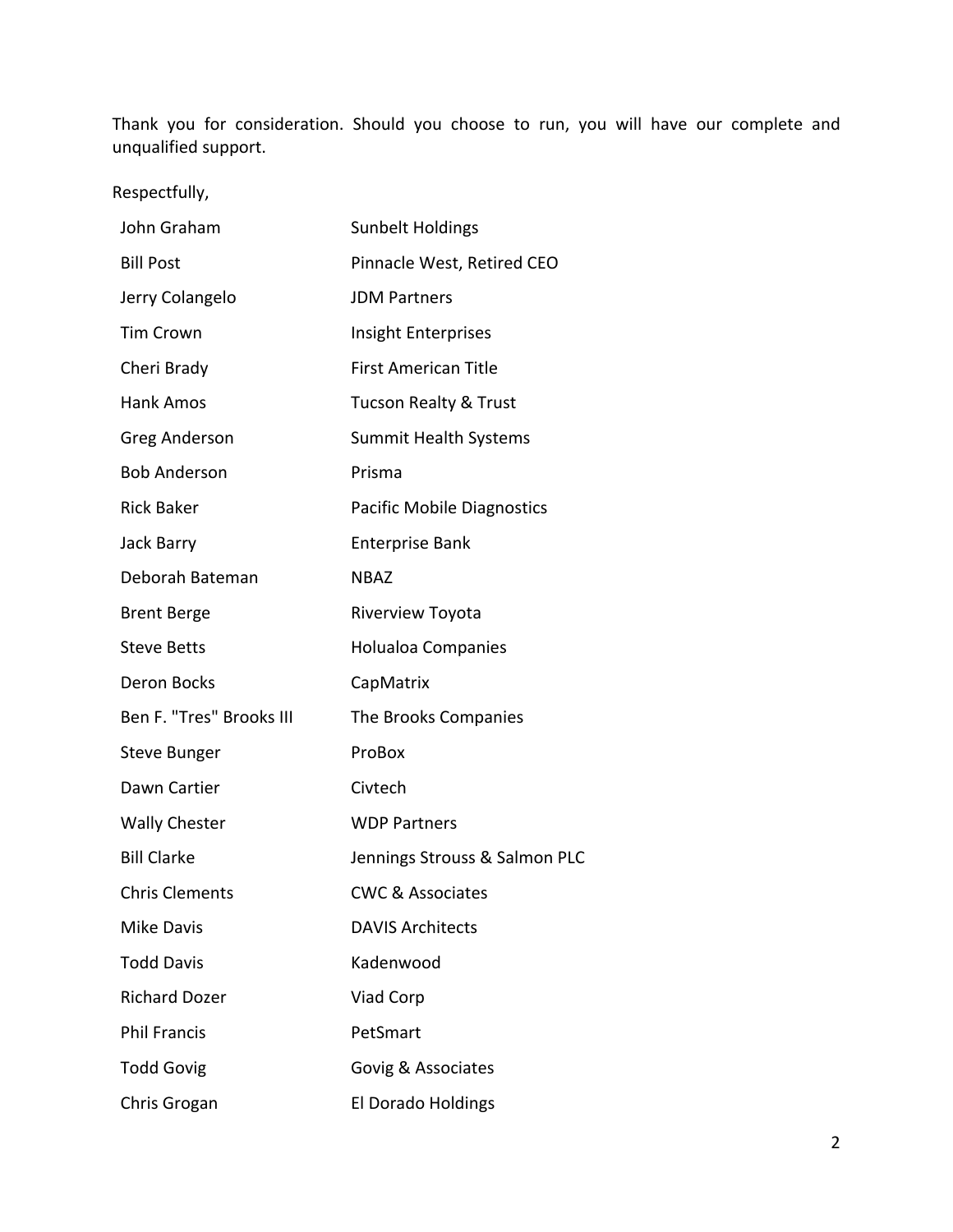| Jay Heiler              | <b>Great Hearts</b>                |
|-------------------------|------------------------------------|
| John Heitel             | <b>Assured Partners</b>            |
| Zach Ivanhoe            | <b>Valley Toyota Dealers</b>       |
| Chris Johnson           | LaneTerralever                     |
| Jonathan Keyser         | Keyser                             |
| <b>Bill Langer</b>      | Ambature                           |
| Dr. Michael Lee         | <b>Orthopedic Surgery Center</b>   |
| Don Luke                | Luke Automotive                    |
| Jeff Mazzarella         | <b>AZPerio</b>                     |
| <b>Barry McBride</b>    | <b>Sun Cornerstone Group</b>       |
| <b>Steve McConnell</b>  | <b>Solano Ventures</b>             |
| <b>Bill Metzler</b>     | <b>West Coast Capital Partners</b> |
| <b>Matt Miller</b>      | Double M Farms                     |
| Manny Molina            | Molina Media Group                 |
| <b>Randy Nickel</b>     | <b>Freeport McMoran</b>            |
| Jim O'Connell           | Capri Hospitality                  |
| <b>Wick Pilcher</b>     | <b>USI Insurance</b>               |
| Jonathan Pinkus         | <b>AZ Nutritional Supplements</b>  |
| Jeffrey Pruitt          | Tallwave                           |
| <b>Tom Roberts</b>      | <b>VEREIT</b>                      |
| <b>Tim Schantz</b>      | <b>Troon Golf</b>                  |
| Jim Swanson             | Kitchell                           |
| J. Fife Symington       | <b>Copperstate Farms</b>           |
| <b>Bruce Ward</b>       | <b>Alliance Residential</b>        |
| Patrick Van den Bossche | <b>Realty Executives</b>           |
| <b>Mike Watts</b>       | <b>Castle Hot Springs</b>          |
| Mike Welborn            | HonorHealth                        |
| Warren Whitney          | Valleywise Health                  |